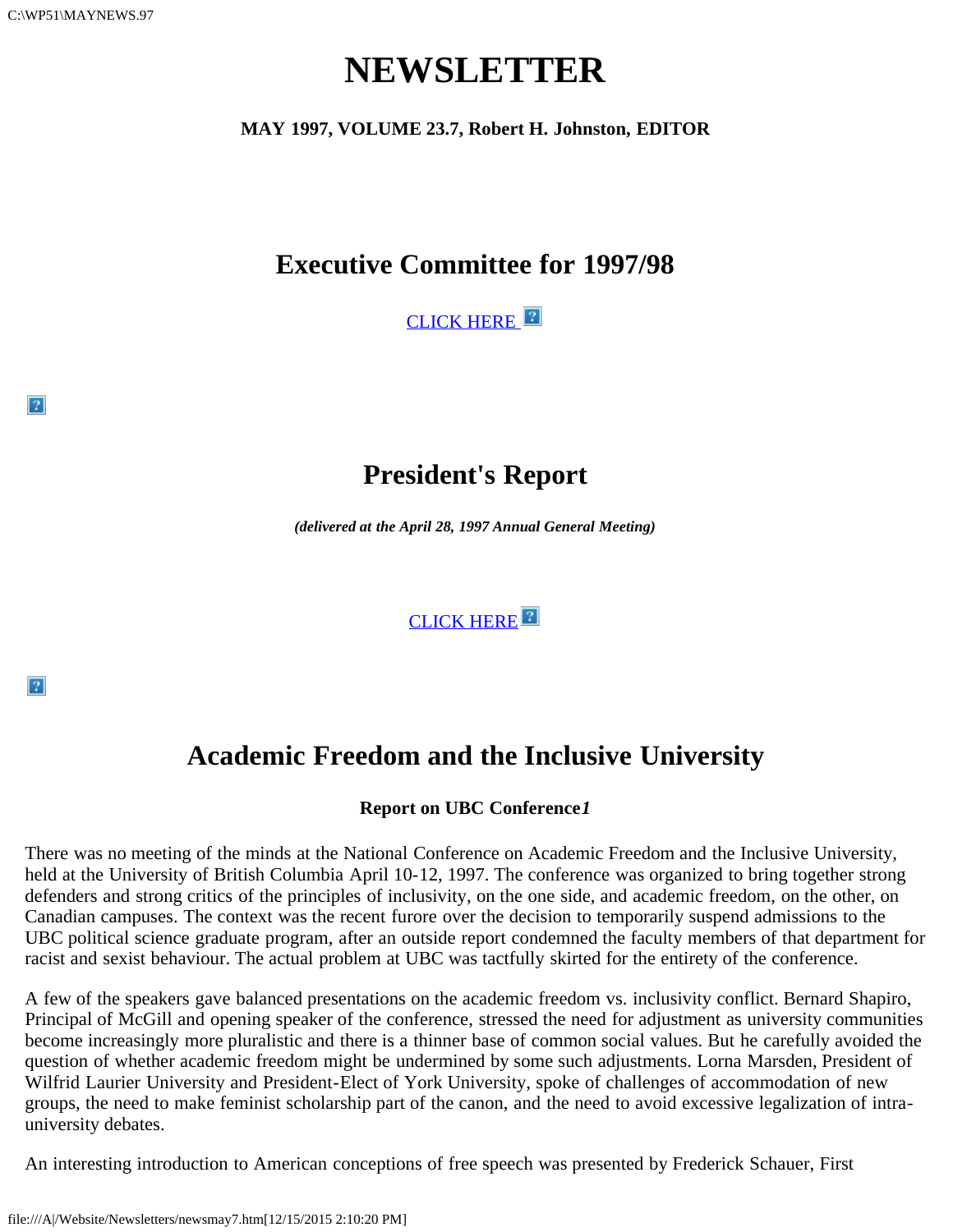Amendment Professor at the John F. Kennedy School of Government at Harvard. Schauer argued that academic institutions ought to be þhavens for heresy" and that academic freedom and inclusivity might therefore be incompatible: by virtue merely of discussion of some topics, such as the heritability of intelligence, the classroom might be made þless inclusive, less equal, and less comfortable". Schauer noted that in order to prevent the articulation of a false idea þ as many critics of academic freedom desire þ we might also have to suffer the non-articulation of a heretical idea that might turn out to be true.

Michiel Horn of York University, author of a work in progress on academic freedom in Canada, regaled us with quotations illustrating the nonsensical reasons given for not hiring women, Jews and racial minorities in any significant numbers until the 1960s. According to Hornþs extensive research, the first black faculty member in Canada was Howard McCurdy (later a New Democratic party MP), who was hired in 1959 as a biologist at the University of Windsor. Horn was one of the few at the conference who discussed minorities as well as women in the context of inclusivity.

Peter Emberley of Carleton University defended studentsþ right to sexuality and analyzed what he considers the overly regulative human rights environment in Canadian universities. Emberley specifically mentioned McMasterþs recent decision to ban certain types of simulated sexual activity from Orientation events as an example of such overregulation. Lynn Smith, Dean of Law at UBC, presented a very useful overview of the debates between the two sides, calling for reason and tolerance as the issue is worked out and reminding us of the difficulties of inclusion in universities that had only þone founding gender". She also warned against a romantic ideal of scholarship and an absolutist view of academic freedom, reminding us, as did others, of the recency of the latter principle in Canadian life. Lynn Smith also admonished the gathering to avoid the þwell-established tendency of academics to work themselves up into a lather".

Jack Granatstein, a member of the notorious Society for Academic Freedom and Scholarship, antagonized many in the audience with his critical description of þpolitically correct" behaviour in the academy. Referring to the case of Philippe Rushton at the University of Western Ontario, who was investigated for hate speech by the Ontario Provincial Police after writing his controversial theory correlating race with intelligence, Granatstein argued that academic freedom had already been undermined in this province. Granatstein was roundly denounced by Dorothy Smith, a leading feminist scholar in Canada, who maintained that the language of academic freedom is part of the þlanguage of regulation". Smith pointed out that the everyday world of women, occupying a subordinate role in the university, resulted in þdeformitiesþ of social interaction, such that genuine academic freedom was not possible. Dorothy Smithþs theme was reiterated by other feminist speakers from the inclusivity side, for example Jennie Hornosty of the University of New Brunswick , who stressed the need for women and minority individuals to participate in a discourse of their own, where they are not taken as the Other.

Stanley Coren, of the UBC department of psychology, presented a frightening analysis of the results of two questions on UBCþs course evaluation form. These two questions dealt with whether the professor had made any demeaning racist, or sexist, remarks in the classroom. Results from his department showed that the worse the professor was ranked as a teacher, the more likely the students were to report that he had made sexist or racist remarks. Also, the lower the overall class grade, the more likely the students were to claim the professor had made racist or sexist remarks. Finally, for about every 30 students, one student will claim the professor has made racist or sexist remarks; thus, the larger the class, the more the accusations. Such results should serve as a warning about the propriety of permitting the results of any course evaluations to be published; in this case, Coren suggested, professors could protect themselves by teaching only small, upper-year courses where grades were likely to be high. They could also protect themselves by never teaching about group difference; e.g. differences in womenþs and menþs spatial capacities.*2*

The lack of diversity of the speakers lent a certain uniformity to the presentations on either side. Although the conference was billed as being about the þinclusive university", minorities were conspicuously absent as speakers, though there were a few members of minorities in the audience. Although there was much discussion of the role of sexual harassment and employment equity officers, and many were in attendance in the audience, only one non-faculty sexual harassment officer was a speaker. Absent also, on the inclusivity side, was any sense of diversity as meaning the permitting of divergent views on campus. In a debate in one session on the Yaczan case at UNB, Jennifer Bankier (Chair of the CAUT Status of Women Committee) suggested that Yaczanþs controversial article on date rape might be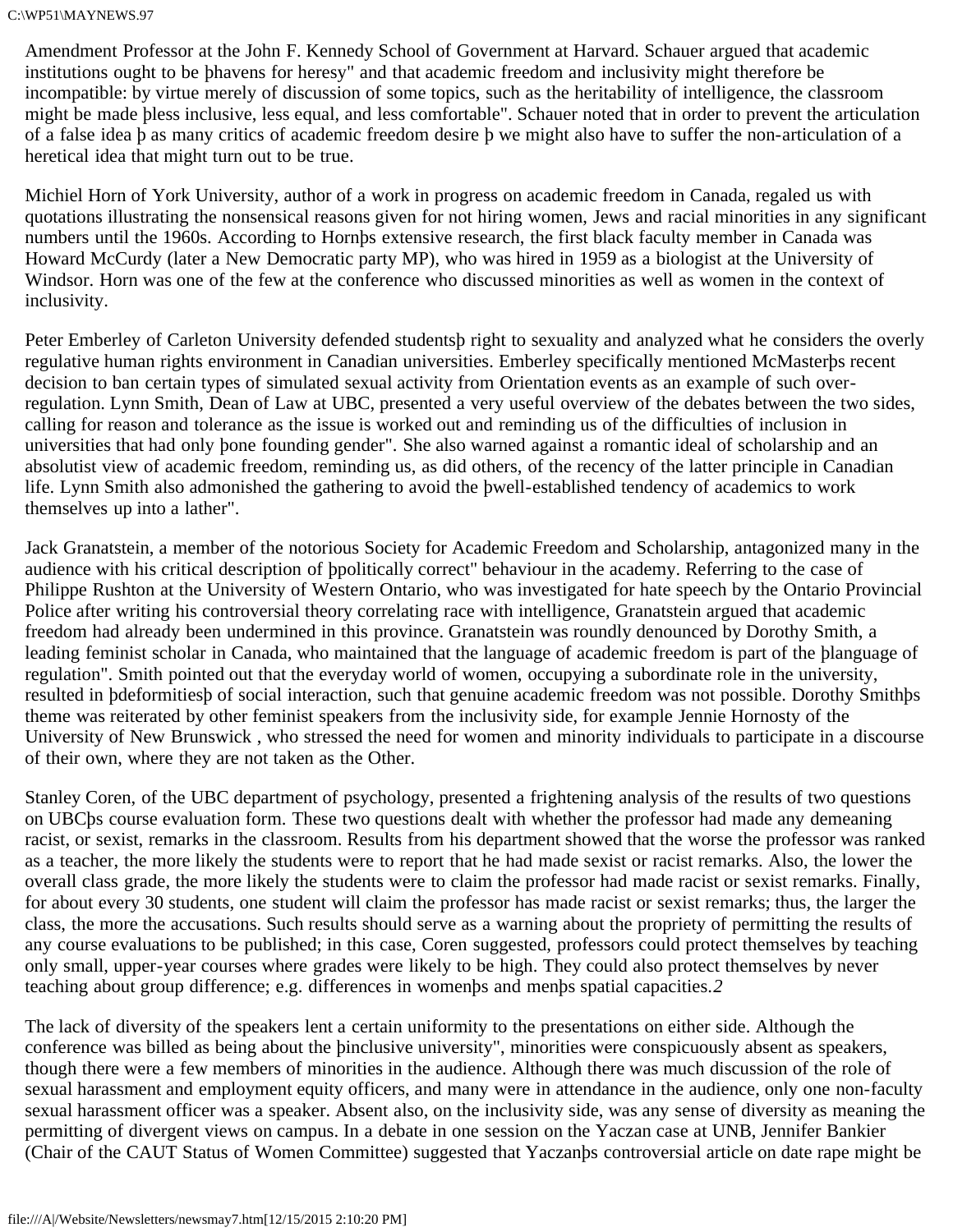#### C:\WP51\MAYNEWS.97

shown to actually promote such rape.

Bankier again made her presence felt in the last session when Tom Berger, the highly respected lawyer and former judge, presented a summary of the report he and Beth Bilson wrote on the University of Victoria political science department. They wrote this report after a new faculty member, the feminist sociologist Somer Brodribb, made stinging allegations against her male colleagues in a þchilly climate" document. Berger and Bilson were quite critical both of Brodribbþs methods and conclusions; they found her accusations of racism and sexism unfounded and also found that her report had violated due process. Bankier suggested that if the audience had not read the original Brodribb report, what Berger was telling it was mere þhearsay".

In her address Lynn Smith argued that the debate between academic freedom and inclusivity is a healthy one, necessary as the university reshapes itself and as scholars realize that academic freedom carries with it accountability. But health was not evident at this conference. On the one side, the audience witnessed the dehumanization of older white men, who did not seem to have any individuality, any stories, problems, or redeeming features, but were merely seen as þpower holders" within the academy. On the other side, it witnessed a reluctance to concede any of the problems women have had or still do have, or to concede that there might be need for remedial action, sexual harassment officers, or employment equity rules. Perhaps if neither side was so interested in þsandbox power politicsþ, a phrase brought to the conference by Stan Persky, both equality/equity and academic freedom could be robustly defended, as Smith advocated and as should be possible in a democratic country.

Finally, there were several plenary events at the conference. After dinner on April 11, participants were addressed by Judy Rebick, who was somewhat astounded by the amount of petty politicking she had encountered as a teacher at the University of Regina. At lunch on April 12, the aboriginal scholar, Georges Sioui, stressed how much he had learned from feminist theories, and their compatibility with the native world view. The aboriginal world view, he said, is circular, universalist/collectivist, and mother-centred, while the EuroCanadian world view is linear, tribalist and fathercentred. The conference ended with a debate between John Fekete, Canadaþs very strong defender of free speech on campus, and Stanley Fish, well known for his post-modernist stance on power and power relations on campus.

*Rhoda E. Howard Department of Sociology*

\_\_\_\_\_\_\_\_\_\_\_\_\_\_\_\_\_\_\_\_

*1*This report is based on my notes from the conference, and may be inaccurate in some details. reh

*2*Professor Coren confirmed the accuracy of the above paragraph in a telephone call with me, April 25, 1997.

 $\overline{?}$ 

#### $\boxed{?}$

#### **Employee Assistance Program**

Just a reminder that the University's Employee Assistance Program (EAP) offers a free, confidential and professional counselling service to full-time and regular part-time faculty and staff members. Counselling is provided at an offcampus location by an independent agency not affiliated with McMaster University.

The agency is called The Hamilton Employee Assistance Consortium and is located at 61 Hurst Place, Hamilton. They can help you with relationships, children & adolescents, alcohol or substance abuse, emotional/psychological problems, family violence, financial difficulties, elder care, stress, gender issues, grief or loss, life changes. For more information call (905) 521-8300.

 $|2|$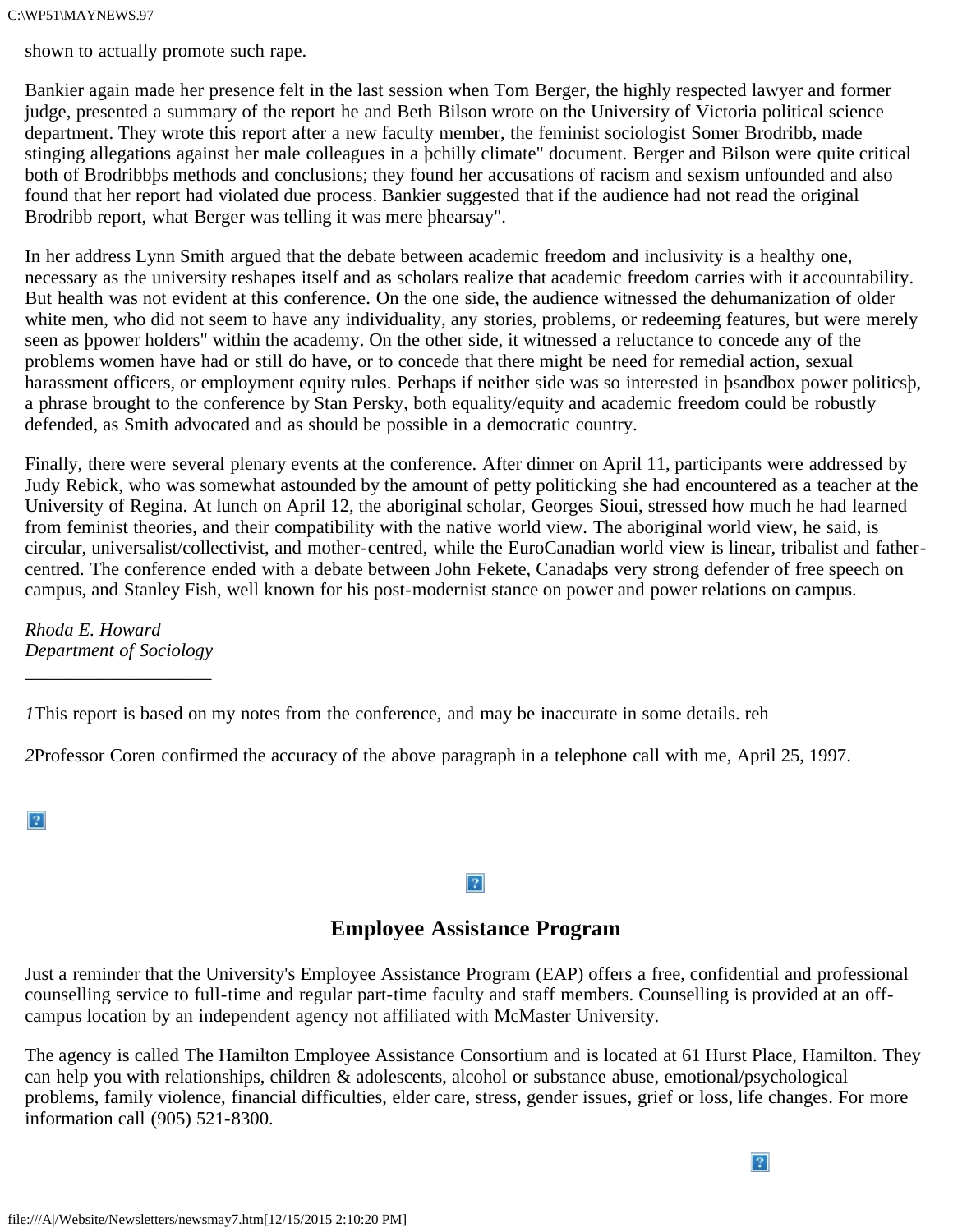C:\WP51\MAYNEWS.97

### **1996 OCUFA Teaching & Academic Librarianship Awards**

Congratulations to **WILLIAM COLEMAN**, Department of Political Science, and **DOROTHY FITZGERALD**, Health Sciences Library, who were honoured at a special ceremony on Friday, May 16, 1997. Presented annually by the Ontario Confederation of University Faculty Associations (OCUFA), the awards honour professors and academic librarians at the post-secondary level who have demonstrated outstanding performance in their professions.

#### $|2|$

### **OCUFA has a new Vice-President!**

#### **Congratulations, Hank Jacek**

Hank's term will begin on July 1, 1997.

 $|2|$ 

## **Will you be RETIRING this year?**

#### *ELECTRONIC MAIL ACCOUNTS:*

It is agreed that provision of e-mail computer accounts for retired faculty members is to be treated similarly to the provision of mail boxes or library cards. All retired faculty should have access to an e-mail account on the same terms as active faculty. Like the mail box or library card, the e-mail account is to be used for University or academic business. The account may be accessed from University computers or by modem. In the latter case, if the retired faculty member wishes a fee modem account, this is also available and can be arranged (for example, through the purchase of vouchers at the Bookstore or by provision of a research account number).

Given past experience with illegitimate use of computer accounts by "hackers", it is recognized that for management purposes it might be necessary to require retired faculty to renew the e-mail computer account from time to time, or for CIS to remove accounts that are inactive over a long period of time.

This policy shall be reviewed no later than five years after its implementation.

*Approved by Joint Committee December 9, 1996*

#### *TERMINATION OPTION:*

During the fall of 1996, the Joint Committee recommended and the President agreed that those faculty who at the time of retirement elect the Pension Plan's Termination Option, should continue to qualify for the normal retirement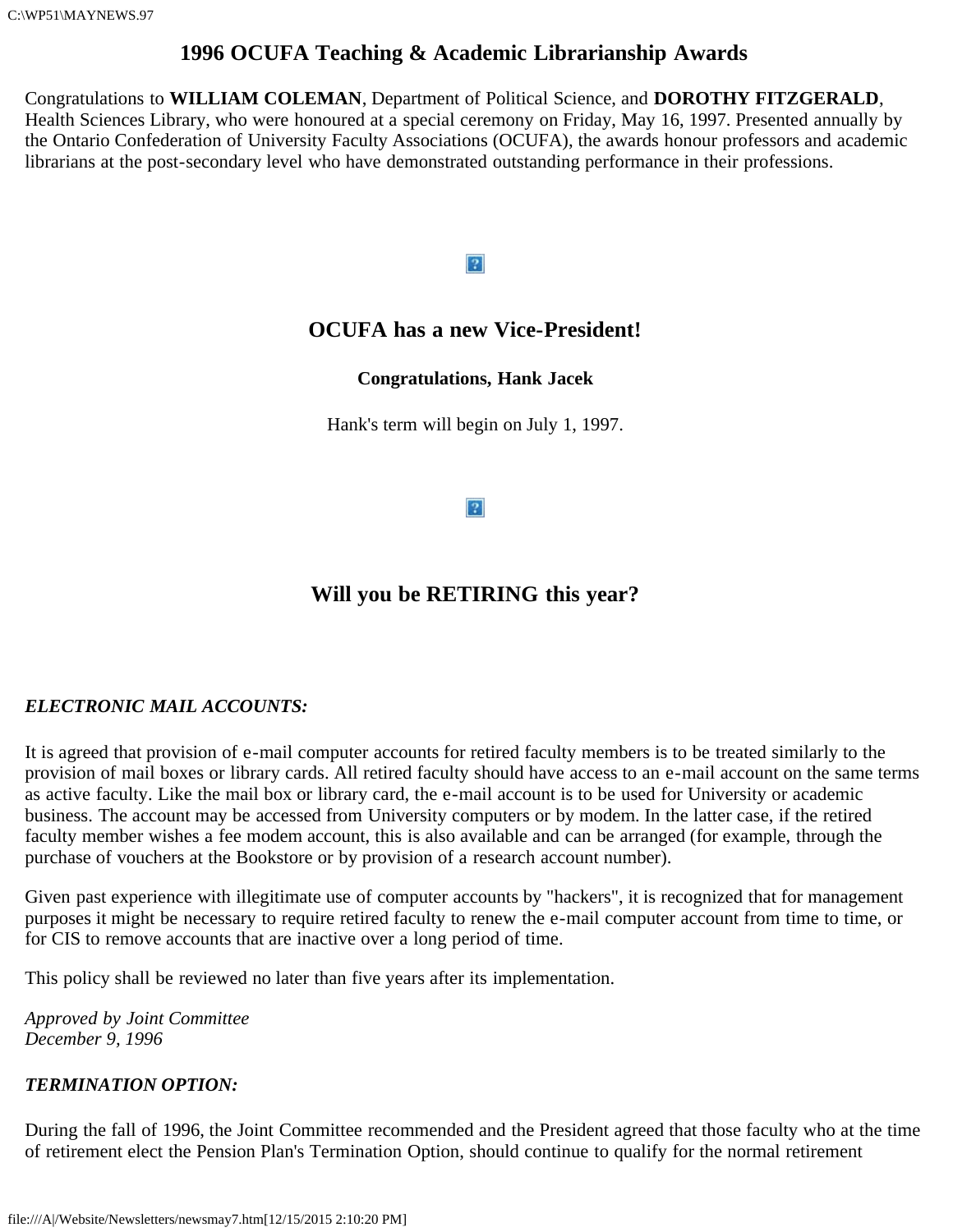benefits.

#### *PARKING:*

1. Faculty and Staff who have retired but have a post-retirement appointment for which they receive remuneration from the University shall pay for parking (effective July 1, 1992).

2. Faculty and staff who have retired on or before June 30, 1992 shall continue to receive free parking; in the case of those who are under 65 the free parking shall be provided on West Campus. Any who have already reached 65 and are parking on West Campus should receive a Central Campus sticker immediately.

3. Faculty and staff who retire after June 30, 1992 may obtain a permit which allows (i) free parking on West Campus at all times and (ii) free parking on Central Campus for the period May to August and after 12:30 p.m. on days when classes are held between September and April; alternatively such individuals may purchase, at the Central Campus rate for eight months, a permit for Central Campus.

*Approved by Joint Committee December 3, 1991*

#### *CAUT SERVICES:*

Individuals who were eligible for membership in CAUT before retirement, are eligible for membership as CAUT retirees. Individual retired members may join CAUT as Retired Associate Members for an annual fee of \$10. For this fee they receive a subscription to the CAUT *Bulletin*, and may join a number of group plans, including: plans offered by Kanatia Consulting for Life Insurance, Personal Accident Insurance, Family Life Insurance and Professional Property Insurance; benefits offered by Prestige Financial Services such as Group Home Insurance, Travel Insurance, and a series of financial services through the TD bank; and discounted car rental through Budget Rent-a-Car. Retired members can also take advantage of discounted travel rates offered by Finlay Travel.

#### $|2|$

## **"Call Me Harry"**

#### $\boxed{?}$

#### *The following appreciation of the life and work of the late former President of McMaster, Dr. Harry Thode, was written by his friend and biographer, Manuel Zack. [The article has been edited for length. Ed.]*

Harry Thode always had a curious mind. Born in 1910 on a farm near Dundurn, Saskatchewan of immigrant parents from Schleswig- Holstein, he early on displayed the characteristics and interests which were so prominent in his later life. In his Saskatoon high school he began his lifelong absorption in chemistry, which he continued at the University of Saskatchewan, where he focused on chemistry as a career. He took his doctorate at Chicago, choosing a young assistant professor, Simon Freed, as his supervisor. He completed his degree in thirty months.

In 1935, Harry married his lifelong sweetheart Sadie, who proceeded to write over one hundred job applications for him. First employed at the Pennsylvania College for Women in Pittsburg, Harry was soon able to move on to his real professional love: research. He secured a position in Harold Urey's laboratory in Columbia working on isotope fractionation. However, he wanted to return to Canada and when Chancellor Whidden met him and sounded him out, Harry moved to Hamilton in August 1939 as an Assistant Professor of Chemistry at McMaster. The University was then in its infancy, with only two academic buildings, but Harry sensed what it might become, above all in science. He secured a \$500 grant for research equipment from the NRC in Ottawa, augmented the next year by an additional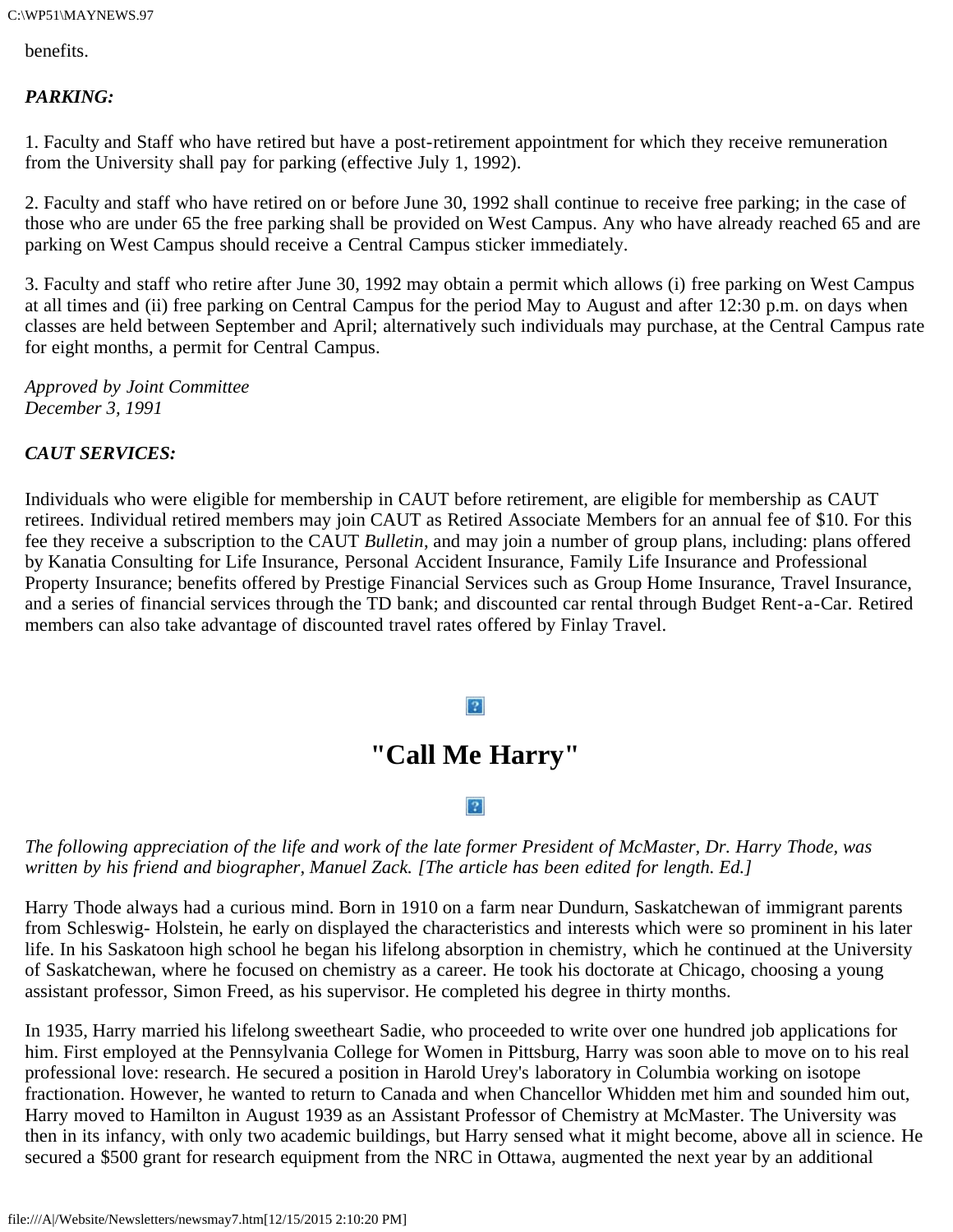\$2,500 for a hand-fashioned mass spectrometer. Half a century later, in 1990, his colleagues celebrated Harry's 50th consecutive grant renewal, an unequalled record in NRC annals. Over these years he published, alone or with collaborators, 165 papers, the last in 1996.

During the war Harry worked with the Anglo-Canadian Nuclear Research Group at Chalk River and impressed his U.S. and British colleagues with his results "from little McMaster", as Harry proudly remarked. Upon his return to the University in 1947, Harry devoted much of his energy toward expanding science studies here. Hamilton College was born and in 1949 Harry Thode became its Principal. In 1950, aided by his assistant Mike Hedden, he persuaded the Board to build the Nuclear Research Building, then a Physical Sciences Building. A new Engineering Faculty came next, followed by the creation of a doctoral program in chemistry, the first discipline to be so recognized at McMaster. In 1957, when McMaster became a non-sectarian institution, Harry Thode was appointed Vice-President. Two years later, he persuaded the Board of Governors, the Atomic Energy licensing authority and the city of Hamilton to accept the construction of a nuclear reactor, the first such research instrument at any university in the British Commonwealth.

By the early 1960s, President George Gilmour's health was failing and Harry was appointed Acting President. At the same time, he also served as President of the Royal Society of Canada and Principal of Hamilton College. 1961 saw three universities seeking him as their new President. Happily for us, Harry stayed at "little McMaster" in order to build up the Arts and Science Faculties and to develop an innovative Medical School. This latter ambition, a longtime dream, led to great turmoil because of the traffic disruption brought to placid Westdale. Harry stuck to his guns and the Health Sciences Centre was completed in 1972. It has become a model to other medical institutions. Harry then retired from administration to return to teaching and research. Two colleagues asked him to help them develop a high technology company. Impressed by their energy and vision, Harry invested in the project, along with Dick Tomlinson, his longtime friend. It made them both millionaires. Harry retired in 1979, the year that the H.G.Thode Science and Engineering Library was built.

His research continued in retirement during the 1980s and 1990s. Throughout his career, he received numerous distinctions, attesting to his achievements. Among them were the Order of Canada, bestowed in Centennial Year 1967, and a host of academic awards. In December 1996, the Canadian Institute for Advanced Research sponsored a dinner at the end of an International Earth System Symposium "in honour of Harry G. Thode, a leader in science and education." The tributes paid to Harry on that occasion were a fitting acknowledgment of a lifetime passed in service to science and McMaster, the latter, thanks in large measure to him, no longer "little." Harry died peacefully on March 22, 1997. A giant had softly left the scene.

 $\overline{?}$ 

# **Attention**  $\blacksquare$  **Modem Pool Users**

As you are aware, the administration and the Faculty Association have agreed in the Joint Committee to an allocation of \$20,000 per year to support Extended Modem Pool Access by CP/M faculty. During the first academic year, each CP/M faculty member user was credited \$80 (or 160 hours of use). This notice reports on what will happen during the next academic year.

Both parties agreed that unused monies would be returned to the pool for future allocations. Consequently, on July 1, if you were credited funds this past year and there is money left in your account, your account will be reset to zero and then credited with a new allocation of \$40 (80 hours).

Since we had a credit of \$80 last year, why would we revert to a credit of only \$40 at this stage? The answer lies in the uncertainty surrounding anticipated modem pool use by CP/M faculty over the next academic year. Two issues are worth pointing out here. First, the initial allocation was not made last year until September. As a consequence, we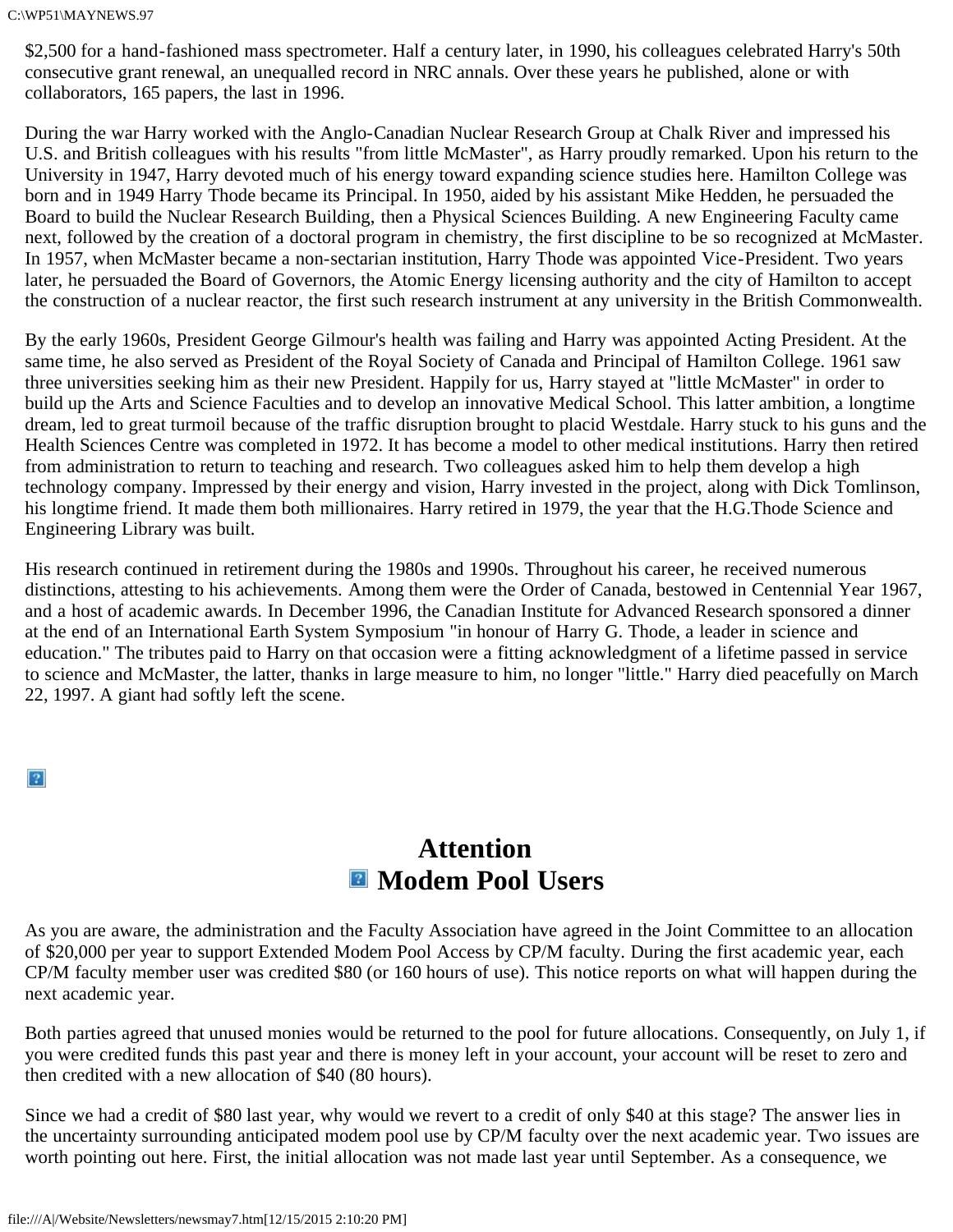have no history of use (by supported faculty) over the summer months. Is the facility used more heavily because the main use is research or, is it used less heavily because the main use during term time is for teaching? We simply do not know. Second, information from a year ago is not a good guide to future use when growth of new users is as rapid as it has been over the last year.

The Joint Committee will review in September the usage up to June 30, 1997 and the amount of funds carried forward. It will review also the level of use by CP/M faculty over the summer and will make a second allocation if it appears the available funds will allow such an allocation.

*Les Robb*

 $|2|$ 

### **Evaluation of University Teaching**  $|2|$

Would you like to help plan an event sponsored by the Faculty Association which focuses on the evaluation of teaching at McMaster? Discussion on the g-mufagab list in February indicated widespread concern about the validity of student ratings of our teaching effectiveness. In an effort to stimulate thoughtful discussion on this and related questions, the Faculty Association Executive is considering sponsoring some event (e.g. a lecture by an eminent authority on the evaluation of university teaching) during the 1997-98 academic year. If you are interested in participating in the planning, please advise **DAVID HITCHCOCK** (by e-mail at hitchckd or by phone at ext. 23464) of your interest and relevant background. The time commitment should be modest.

 $\sqrt{2}$ 

## **NEWS RELEASE**

### **British Aerospace appoints Managing Director & Vice Chancellor for Virtual University of the 21st Century**

*Information Technology harnesses excellence and creativity in a unique concept for the millennium.*

A unique Virtual University for the 21st Century -- a university without brick and mortar utilising information technology -- was announced today by British Aerospace, with the message that people are the company's greatest strength.

"People and leadership are the key to the company's competitive position in the global economy in the years ahead," says Dr Geraldine Kenney-Wallace, who has been appointed as the first Managing Director and Vice Chancellor of a new millennium approach to providing learning, strategic research and technology acquisition.

"British Aerospace's new centre for educational excellence technology will provide educational opportunities not only for 44,000 employees but, eventually, for partner companies, customers and suppliers.

"British Aerospace wants to develop people across the organisation þ this is seen as the key to the future.